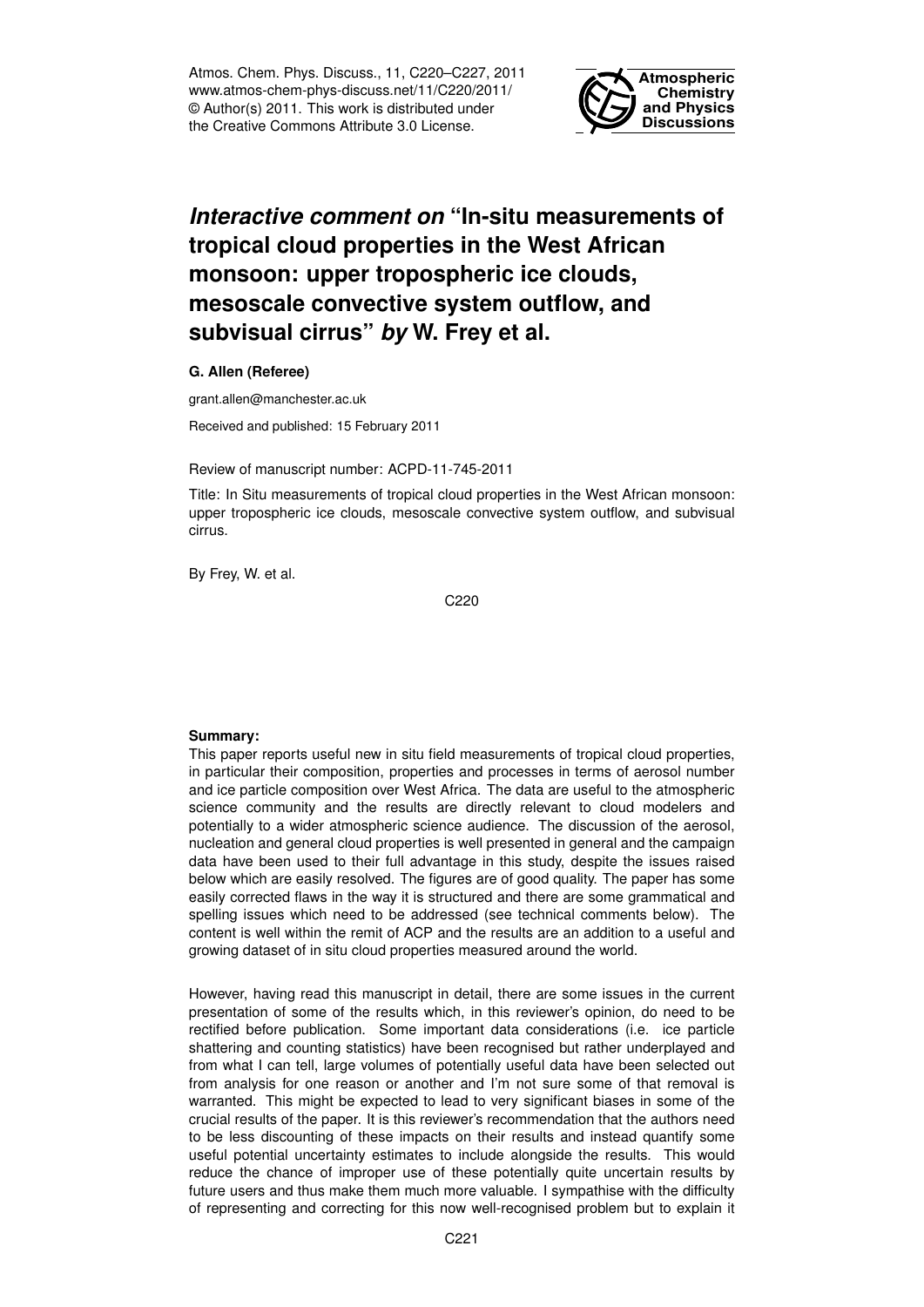away as negligible (even after a valiant attempt at removing affected data) does not do the data justice. I recommend publication if the authors can satisfy the conditions that uncertainty estimates are provided and that better treatment of discarded data is looked into, both of which I believe are achievable. I have included some pointers below as to how to go about this and I have lifted anonymity to allow the authors to get in touch directly if they would like any further help to this end, which I would be happy to provide without recognition.

## **Major points:**

#### Introduction:

The introduction is long and disjointed and does not succinctly convey the context to this paper. The level of introductory detail might be suited to a review paper but does not set a background to this particular work from which to launch into the presentation of results. Also, the largest proportion of the introduction is devoted to the role of MCS in terms of troposphere-stratosphere exchange (STE) of trace gases and aerosol, where an equally important role of MCS and indeed sub-visible cirrus is their modulation of the radiation budget through contrasting radiative properties as a function of both altitude and microphysical makeup, which is related to both aerosol and thermodynamics. I appreciate the AMMA campaign focussed significantly on STE but the data and results in this paper are equally relevant to those interested in cloud radiative properties. It would be this reviewer's suggestion to reduce the length of the introduction and to balance the context of the roles of convective material transport with radiative transfer modulation.

Summary and conclusions:

The summary is rather long and much of the content belongs in the general discussion. The Summary section should be of similar length to the abstract so as to keep the C<sub>222</sub>

casual readers attention. Consider moving some of the summary content into the discussion section where the use of sub-sections may also be useful to break up the content into easily located portions.

Approach to particle shattering:

Firstly, it is well known in the ice measurement field that ice measurements using a forward scattering probe are problematic and require special assumptions and data treatment. Please could the authors include these details courtesy of Borrmann, whose T matrix method is likely to have been used. If it has not been used, it is difficult to see how ice measurements could have been derived from an FSSP.

The authors have recognised the difficult issue of ice particle shattering and are to be commended on their attempt to rule out, remove and quantify the potential errors that ice particle shattering can have on their measurements and their subsequent results. They have devoted an entire sub-section to it, which is more than some other papers. However, despite the attention given to the problem, I think it is still ruled out and explained away too efficiently, especially for the MCS case, which does contain large ice particles. I agree that for the cirrus and subvisual cirrus clouds, the effect is less significant based on the methods and papers the authors have referenced. The authors have decided to class this problem as negligible where they could instead have used their effort to define a good uncertainty estimate. For example, the authors quote the fraction of CIP shattered ice crystals to be 20% (although do not state at what size) and therefore similar to an instrumental uncertainty they have assumed for the CIP. However, the CIP instrument uncertainty is an uncertainty in its sample volume (Baumgardner, 1992) and therefore translates to an uncertainty in number counting statistics, and not to sizing. To say that 20% of particles are shattered is not something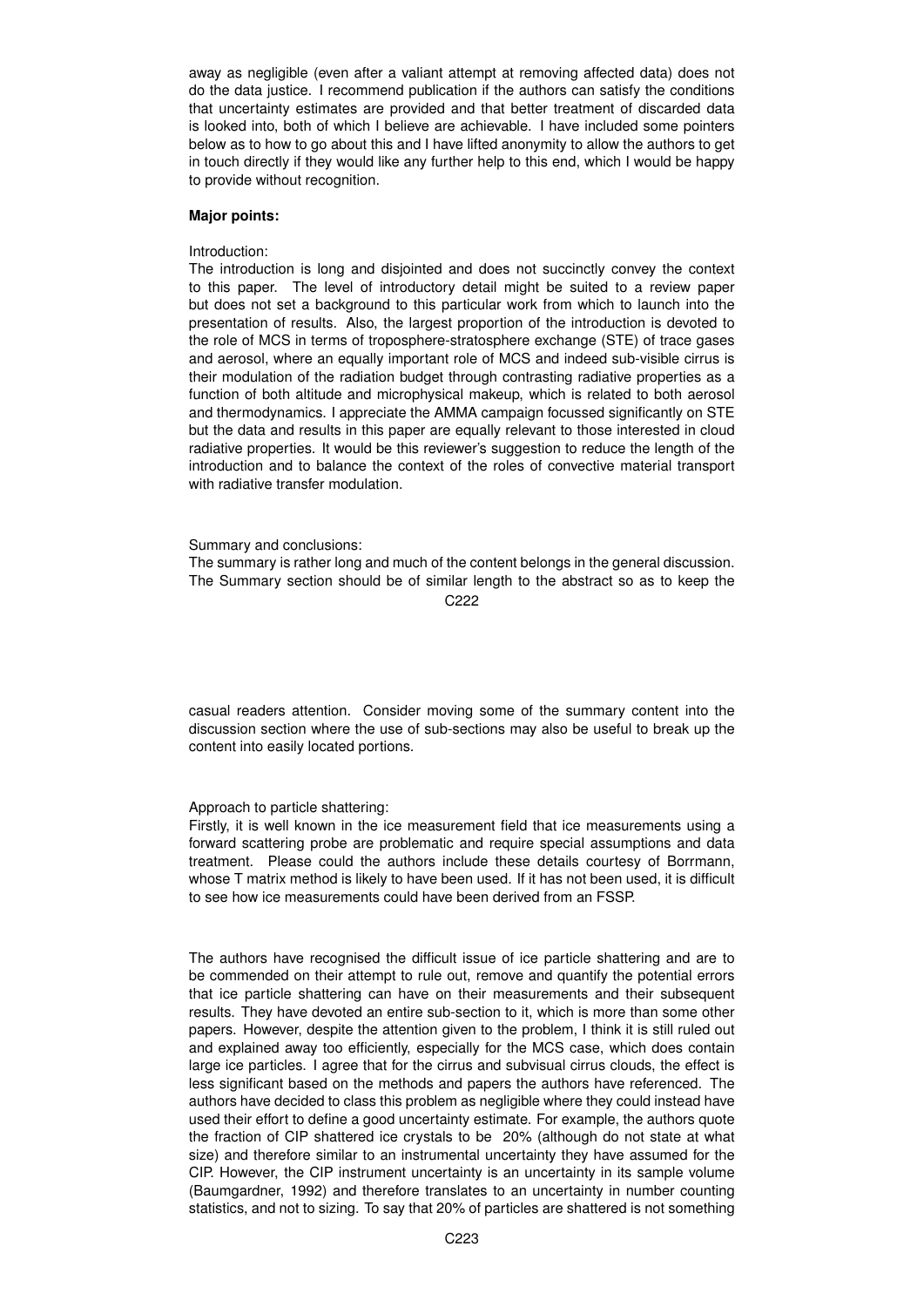which is directly comparable to the stated instrument uncertainty. For example, if the 20% of particles shattered were all very large particles (which they typically are known to be; say 100 micron diameter), then this would dramatically change the observed number concentration at small sizes (say at 50 microns) by much more than 20% of their original number (in fact by a factor 8 assuming sphericity in this example and even more for smaller particles). The potential effect on radiative transfer calculations which could use these "shattered" spectra is highly significant and misleading and of high importance to the climate modeling community. Based on interarrival time, the authors have discarded spectra which are assumed to be subject to shattering but this could lead to implicit biases to smaller sizes in the number size spectrum as spectra with large particles present are discarded from analysis. This needs to be mentioned. In addition, I am not satisfied by the sentence that because ice water contents measured in AMMA are "of the same order of magnitude" as those in SCOUT-O3, that this can be used as an argument to assume shattering is negligible – the earlier introduction rightly points to the inherent differences between bulk properties of deep convective clouds in Australia versus those in West Africa.

As a way forward, I would suggest that the authors do not underplay the likely potential impacts of shattering on their results and that a generous upper bound is estimated for the remaining effects of shattering and the potential biases that could exist by removing "shattered" spectra and place this as an error bar on the later size distributions. The data here are useful and publishable but the authors need to be honest about shattering as a source of error here and to serve the community by highlighting this issue with the older instrumentation. An error estimate on the number size distribution could be calculated by conserving IWC but by recalculating the range of spectral shapes allowed by shattering using the knowledge/estimate of the proportion and likely sizes of the particles which are shattered.

C224

FSSP and CIP spectra:

Shattering aside, how have the data been prepared in Fig 5, 10 and 14? The agreement in the overlap region between the FSSP and CIP is either fortuitously excellent or otherwise smoothed. But perhaps this is because (as stated) those spectra where the overlap was not so good have been discarded. This is bad practice and would mean that spectra where large particles were present have been ignored from this analysis and only those spectra conducive to low shattering incidence (and hence lack large particles) have been included. This biases the reported spectra even further to smaller sizes. Furthermore, by ignoring data that don't overlap nicely, this could bias data that may otherwise may contain instrument measurement artefacts such as electronic gain enhancements at small sizes of the CIP and counting statistic fall off at the large sizes of the FSSP (i.e. in the overlap region). I can't imagine much data was retained at all if the overlaps in Fig 10 are representative of the criteria used to select data based on overlap. Agreements between probes in overlap regions are rarely of this quality because this is exactly the spectral region where the instruments perform least well for the reasons described above, whether flying in water or ice cloud. Please include details of the criteria used to select data based on overlap and be certain you are not throwing away data unnecessarily.

Use of potential temperature:

It is useful to use potential temperature as the authors have for this paper as some of the altitudes of interest are in the LS where potential temperature is a valid and useful measure of dynamical processes and height. However, 10 K bins in the UT are still very wide (i.e. cover many km) and potential temperature changes very slowly in the TTL where dt/dz is close to zero. I am concerned that the use of 10 K bins in the UT is a little too wide. Could the authors consider a change in their binning or otherwise include an altitude range (from the aircraft GPS altitude profiles) alongside the theta ranges they have used so this is clear to the reader to make their own judgement?